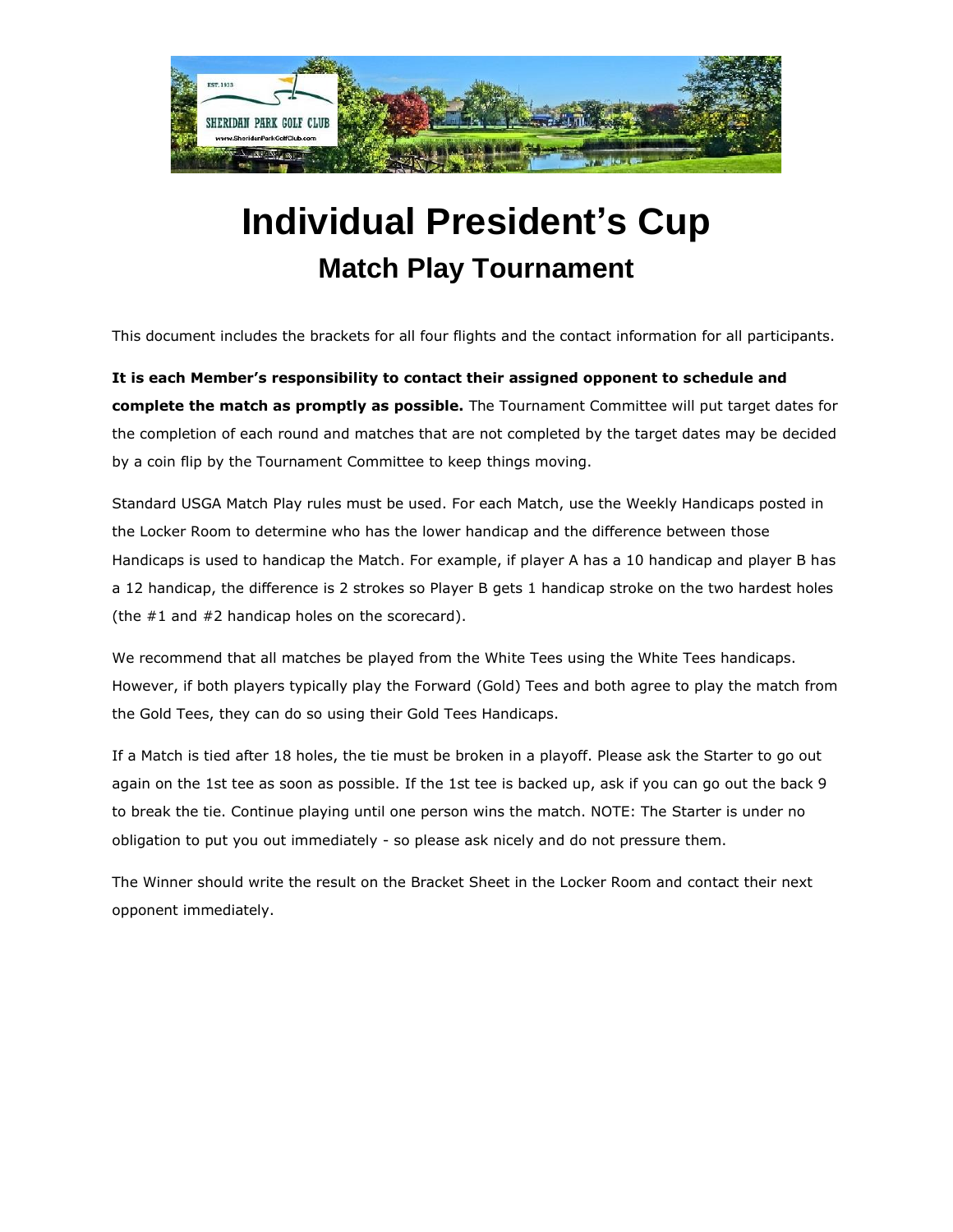

| SRIXON®                                  |  |  |  |  |
|------------------------------------------|--|--|--|--|
| <b>DEDICATED TO IMPROVING YOUR GAME™</b> |  |  |  |  |
| MATCH PLAY RESULTS                       |  |  |  |  |
| 2022 INDIVIDUAL PRESIDENT'S CUP          |  |  |  |  |
| $AA$ & A $F_{L1GHT}$<br>6-19 7-4 7-23    |  |  |  |  |
| R. REED                                  |  |  |  |  |
| J. TICCO                                 |  |  |  |  |
| M. TU                                    |  |  |  |  |
| <u>J. DONN</u>                           |  |  |  |  |
| C. DUBIK                                 |  |  |  |  |
| G. GAST                                  |  |  |  |  |
| <b>B. ENGL</b>                           |  |  |  |  |
| P. HOJNOWSKI                             |  |  |  |  |
| <u>J. ABBARNO</u>                        |  |  |  |  |
| M. ABBATOY<br>T. CHARLES                 |  |  |  |  |
| T. HABERMANTA                            |  |  |  |  |
| <u>J. SMRCKA</u>                         |  |  |  |  |
| J. ROBBINS                               |  |  |  |  |
| C. PANEPINTO                             |  |  |  |  |
| E NOME                                   |  |  |  |  |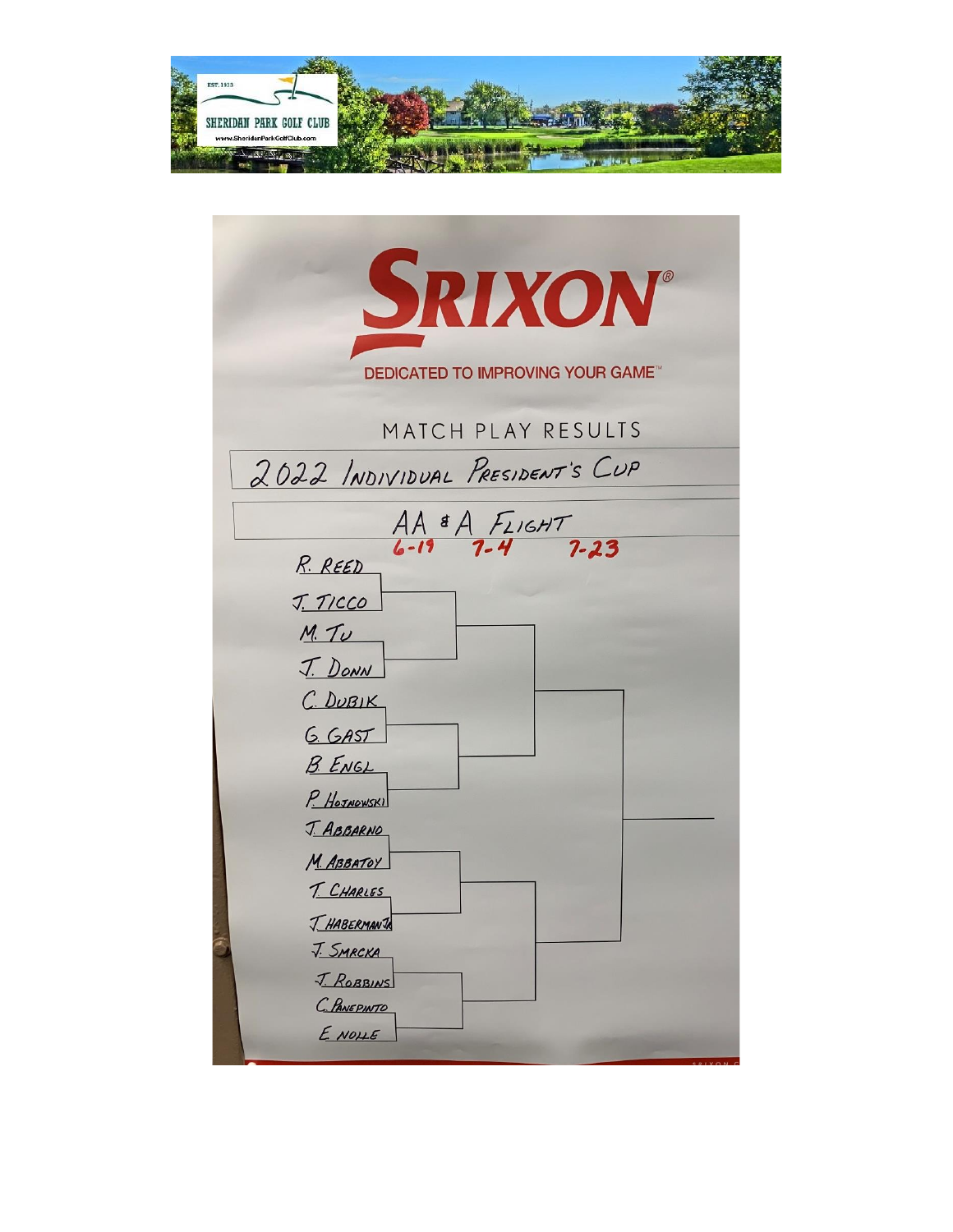

| SRIXON®                                                                                                                                     |  |  |  |  |
|---------------------------------------------------------------------------------------------------------------------------------------------|--|--|--|--|
| <b>DEDICATED TO IMPROVING YOUR GAME™</b>                                                                                                    |  |  |  |  |
| MATCH PLAY RESULTS                                                                                                                          |  |  |  |  |
| 2022 INDIVIDUAL PRESIDENTS CUP                                                                                                              |  |  |  |  |
|                                                                                                                                             |  |  |  |  |
| M. SNYDER 6-19 7-4 7-23<br><u>J. SPRIEGEL</u><br>J. SHORT<br>I. 60E72<br>P. RECHIN<br><u>J. MURRAY</u><br><b>B. McDONALD</b><br>D. SPINDLER |  |  |  |  |
| A. SWEENEY<br>K. KOPEC<br>L. OLIVERI<br>T. DEAN<br><b>BLOMBARD</b><br>T. REYNOLDS<br><b>B. SMITH</b><br>R. COHAN                            |  |  |  |  |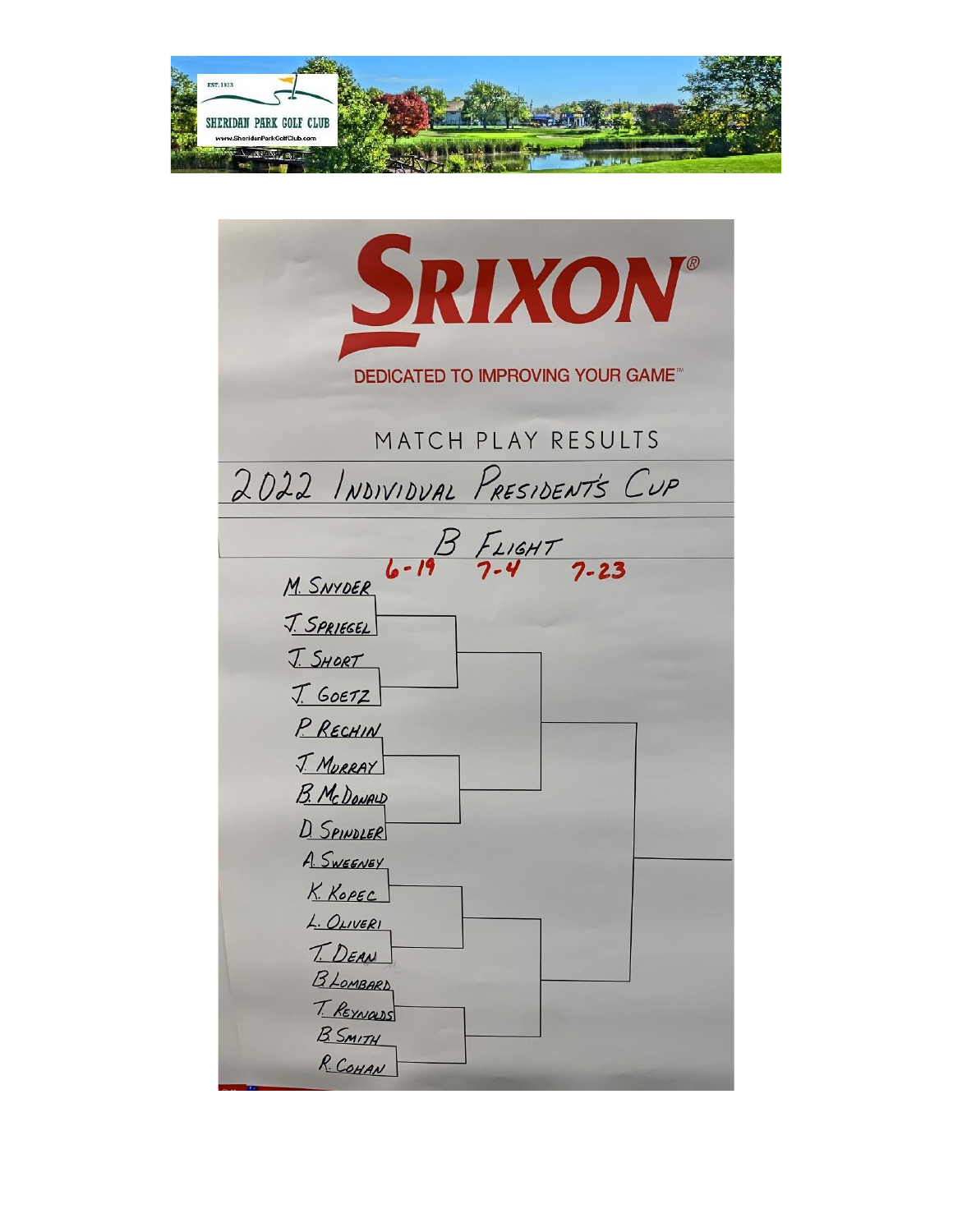

| SRIXON®                                  |
|------------------------------------------|
|                                          |
| <b>DEDICATED TO IMPROVING YOUR GAME"</b> |
|                                          |
| MATCH PLAY RESULTS                       |
| 2022 INDIVIDUAL PRESIDENTS CUP           |
|                                          |
| $39C$ FLIGHT<br>B. Boice 6-19 7-4 7-23   |
|                                          |
| C. CODY                                  |
| M. DOMINGUEZ SR                          |
| C. CURTIN                                |
| R. HARRIS                                |
| <b>N NIEMINEN</b>                        |
| D. HARRINGTON                            |
| <b>B</b> SPENCER                         |
| <u>S. BASRA</u>                          |
| <u>W. HITT</u>                           |
| D. NOTARD                                |
| M. ZIMMER                                |
| <u>J. GRAMLICH</u>                       |
| P. STEFANICK                             |
| D. RECHIN SR                             |
| G. RICKETTS                              |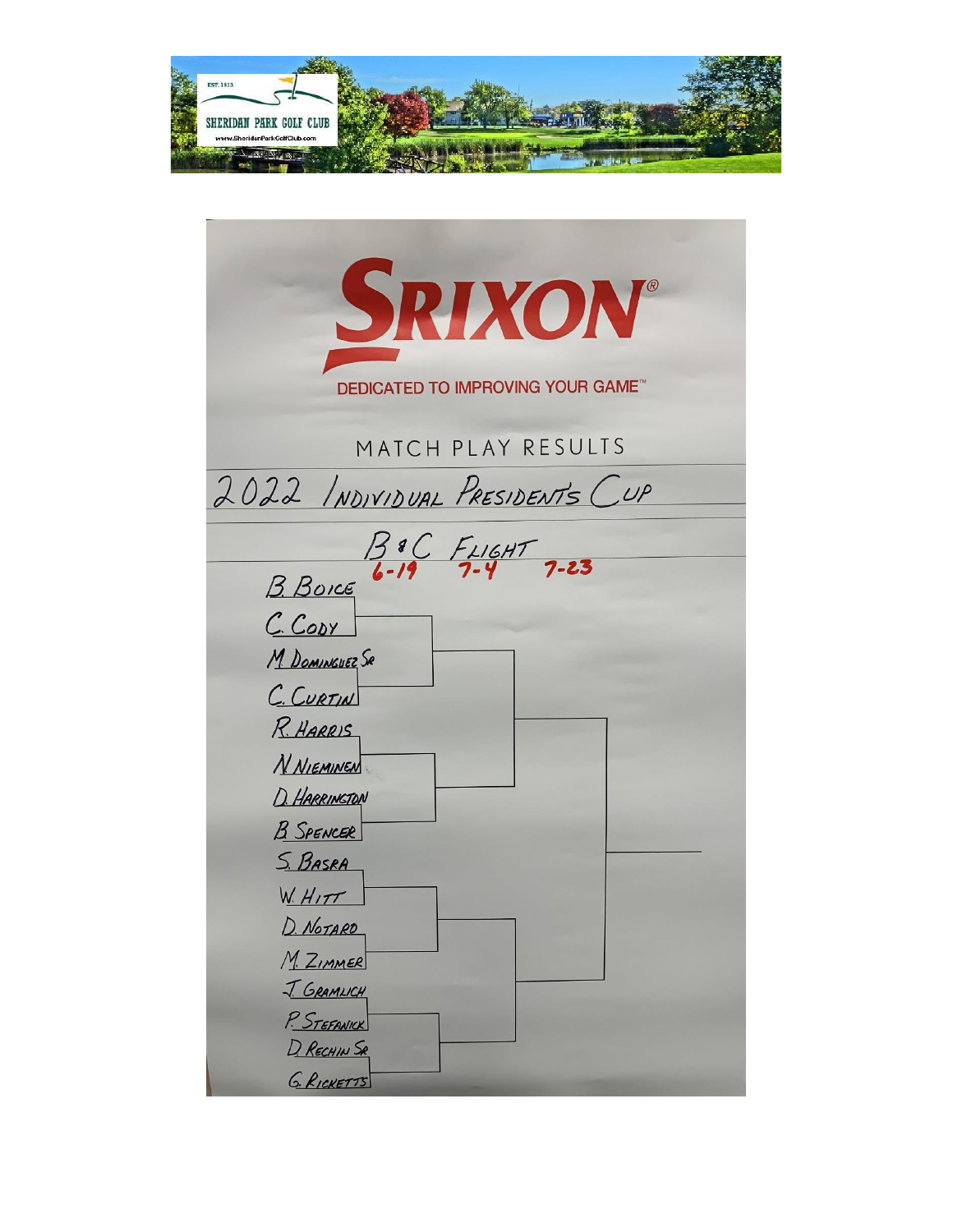

| SRIXON®                                     |
|---------------------------------------------|
| <b>DEDICATED TO IMPROVING YOUR GAME</b>     |
| MATCH PLAY RESULTS                          |
| 2022 INDIVIDUAL PRESIDENT'S CUP             |
| $E.ELLMAN$ 6-19 7-4 7-23                    |
| <b>B.</b> SCHNOB                            |
| K. SCHUKRAFT                                |
|                                             |
| E. HACHERL                                  |
| R. O'CALLALHAN                              |
| CLEFLER<br>J                                |
| SCHRECKENBERGER                             |
| M. GIALLELLA                                |
| T. SMITH                                    |
| K. ZACK                                     |
| <u>B. Cieri</u>                             |
| <u>SWILSON</u><br><u><i>J NICHOLSON</i></u> |
| D. MACK                                     |
| M. ROLAND                                   |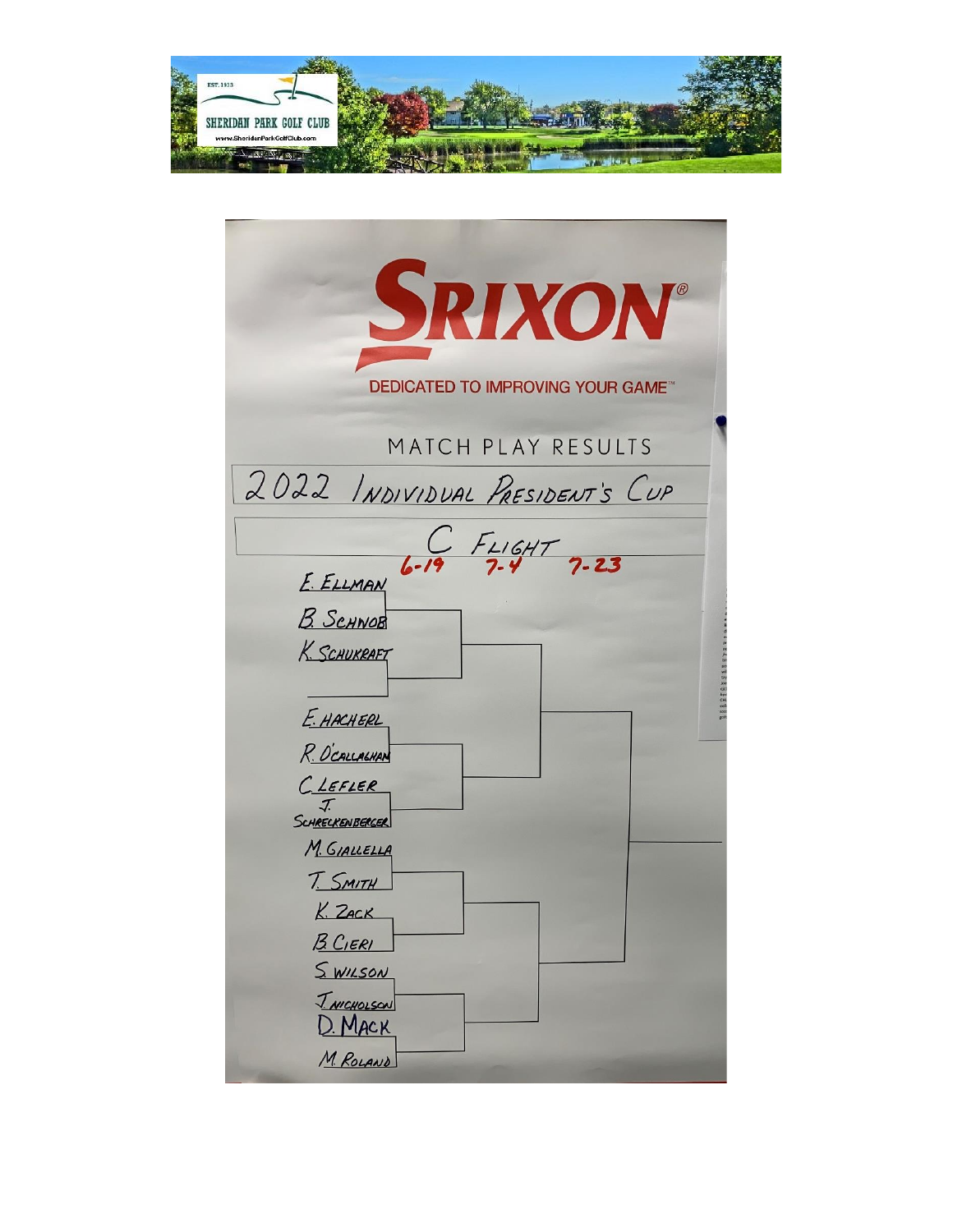| EST. 1933<br>SHERIDAN PARK GOLF CLUB<br>www.SheridanParkGolfClub.com |                              |              |        |
|----------------------------------------------------------------------|------------------------------|--------------|--------|
| $-2222$                                                              |                              |              |        |
| Name                                                                 | Email                        | Phone        | Flight |
| <b>Eric R Nolle</b>                                                  | enolle7@gmail.com            | 716-472-4150 | Α      |
| Jay Robbins                                                          | jayrobbins@live.com          | 716-715-6172 | A      |
| Jim Ticco                                                            | jmticco@msn.com              | 716-440-2155 | A      |
| Joe Smrcka                                                           | joesmrck@buffalo.edu         | 585-520-0138 | A      |
| joseph m abbarno                                                     | joeballz55@roadrunner.com    | 716-391-1937 | A      |
| Marten Tu                                                            | martentu@ymail.com           | 716-400-7674 | A      |
| Michael Abbatoy                                                      | m.abbatoy@yahoo.com          | 716-796-5999 | A      |
| Paul Hojnowski                                                       | gatekeeper20@roadrunner.com  | 716-510-0237 | Α      |
| <b>Tyler Charles</b>                                                 | tyler8158@gmail.com          | 716-247-0370 | A      |
| <b>Brian Engl</b>                                                    | brianm.engl@gmail.com        | 716-903-6579 | AA     |
| <b>Chad Dubik</b>                                                    | golfchaddy@yahoo.com         | 716-239-6350 | AA     |
| Chuck Panepinto                                                      | panepinto12@gmail.com        | 716-867-4438 | AA     |
| Glen Gast                                                            | pgast@tonacsd.org            | 716-909-9356 | AA     |
| Jake Donn                                                            | jacob.donn@gmail.com         | 716-909-9953 | AA     |
| John Haberman Jr.                                                    | jhabes310@yahoo.com          | 716-949-3559 | AA     |
| Ryan Reed                                                            | ryan.reed11@yahoo.com        | 716-208-8300 | AA     |
| <b>Anthony Sweeney</b>                                               | mtony96@yahoo.com            | 716-418-4493 | B      |
| <b>Bob Lombard</b>                                                   | redegolf@roadrunner.com      | 716-698-4269 | B      |
| <b>Brad Smith</b>                                                    | brad.t.smith@hotmail.com     | 716-861-9843 | B      |
| <b>BRUCE McDONALD</b>                                                | dominguez2@roadrunner.com    | 716-864-7970 | B      |
| Dave Spindler                                                        | dspindler722@gmail.com       | 716-517-6073 | B      |
| Jeff Spriegel                                                        | cannonace@aol.com            | 716-341-3454 | B      |
| Jim Murray                                                           | buffalojim1960@gmail.com     | 716-398-8760 | B      |
| John C Goetz                                                         | jcg1419@gmail.com            | 607-438-8446 | В      |
| Joseph Short                                                         | fiveshorts@verizon.net       | 716-408-7856 | B      |
| Kevin kopec                                                          | Kevin.Jerome.Kopec@gmail.com | 716-201-8299 | B      |
| Larry Oliveri                                                        | betholiveri@aol.com          | 716-548-0142 | B      |
| Mike Snyder                                                          | msnyder@westherr.com         | 716-207-9669 | В      |
| phil rechin                                                          | prechin@modpac.com           | 716-713-1638 | B      |
| Robert Cohan                                                         | Frnkrizzo@hotmail.com        | 716-510-4261 | B      |
| <b>Taylor Reynolds</b>                                               | taylormichael19@gmail.com    | 814-746-6148 | B      |
| timothy james dean                                                   | t14dean@juno.com             | 716-861-4076 | B      |
| blake thomas Boice                                                   | Blake.boice@veolia.com       | 716-863-0106 | BC     |
| <b>Brian Spencer</b>                                                 | brianspencer8@gmail.com      | 716-533-1766 | BC     |
| Chris Cody                                                           | cjc1866@gmail.com            | 716-341-1006 | BC     |
| Chris Curtin                                                         | chrisnlue@live.com           | 716-380-7483 | BC     |
| Dana Harrington                                                      | dharrington444@gmail.com     | 716-984-8444 | BC     |
| <b>David Francis</b>                                                 | dfngjn411@gmail.com          | 716-909-4401 | ВC     |
| Notaro                                                               |                              |              |        |